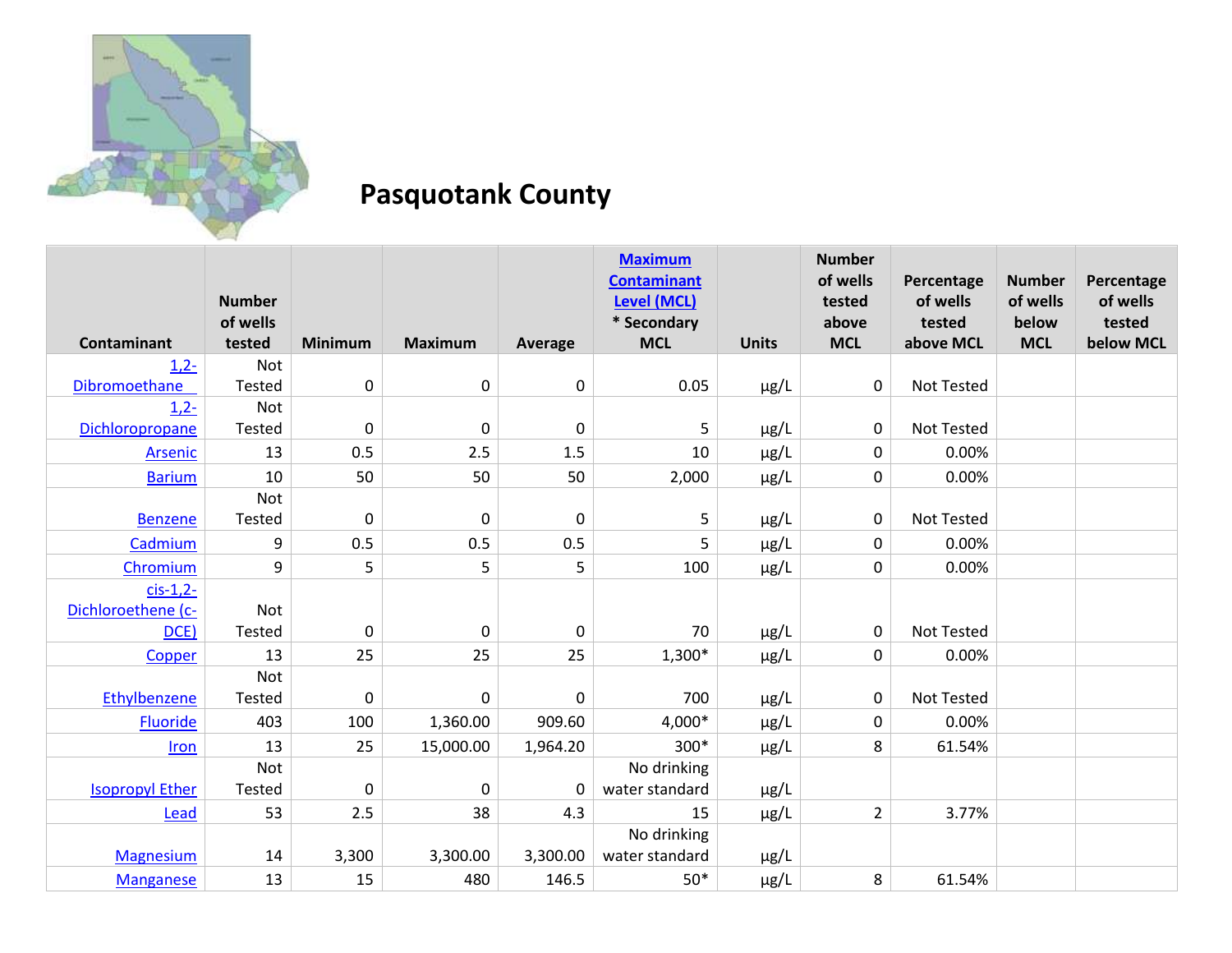|                        | <b>Number</b> |                |                  |             | <b>Maximum</b><br><b>Contaminant</b><br><b>Level (MCL)</b> |                       | <b>Number</b><br>of wells<br>tested | Percentage<br>of wells | <b>Number</b><br>of wells | Percentage<br>of wells |
|------------------------|---------------|----------------|------------------|-------------|------------------------------------------------------------|-----------------------|-------------------------------------|------------------------|---------------------------|------------------------|
| <b>Contaminant</b>     | of wells      |                | <b>Maximum</b>   |             | * Secondary<br><b>MCL</b>                                  | <b>Units</b>          | above<br><b>MCL</b>                 | tested<br>above MCL    | below<br><b>MCL</b>       | tested<br>below MCL    |
|                        | tested        | <b>Minimum</b> |                  | Average     |                                                            |                       |                                     |                        |                           |                        |
| <b>Mercury</b>         | 8             | 0.3            | 0.3              | 0.3         | $\overline{2}$                                             | $\mu$ g/L             | $\mathbf 0$                         | 0.00%                  |                           |                        |
|                        |               |                |                  |             | $20*$                                                      |                       |                                     |                        |                           |                        |
| <b>Methyl tertiary</b> | Not           |                |                  |             | (recommended<br>taste and odor                             |                       |                                     |                        |                           |                        |
| butyl ether (MTBE)     | <b>Tested</b> | $\mathbf 0$    | $\pmb{0}$        | $\mathbf 0$ | threshold)                                                 | $\mu$ g/L             | $\pmb{0}$                           | Not Tested             |                           |                        |
| <b>Nitrate</b>         | 8             | 500            | 500              | 500         | 10,000                                                     | $\mu$ g/L             | $\mathbf 0$                         | 0.00%                  |                           |                        |
|                        | 8             | 50             | 50               | 50          |                                                            |                       | 0                                   | 0.00%                  |                           |                        |
| <b>Nitrite</b>         |               |                |                  |             | 1,000                                                      | $\mu$ g/L<br>standard |                                     |                        |                           |                        |
| pH                     | 14            | 6.5            | 8.1              | 7.4         | $6.5 - 8.5*$                                               | units                 | $\pmb{0}$                           | 0.00%                  | $\pmb{0}$                 | 0.00%                  |
| Selenium               | 9             | 2.5            | 2.5              | 2.5         | 50                                                         | $\mu$ g/L             | $\pmb{0}$                           | 0.00%                  |                           |                        |
|                        | 10            | 25             | 25               | 25          | $100*$                                                     |                       | $\mathbf 0$                         | 0.00%                  |                           |                        |
| Silver                 |               |                |                  |             | No drinking                                                | $\mu$ g/L             |                                     |                        |                           |                        |
| Sodium                 | 10            | 1,500          | 17,000.00        | 4,650.00    | water standard                                             | $\mu$ g/L             |                                     |                        |                           |                        |
| Tetrachloroethylene    | Not           |                |                  |             |                                                            |                       |                                     |                        |                           |                        |
| (PCE)                  | Tested        | $\pmb{0}$      | $\pmb{0}$        | $\pmb{0}$   | 5                                                          | $\mu$ g/L             | 0                                   | Not Tested             |                           |                        |
|                        | Not           |                |                  |             |                                                            |                       |                                     |                        |                           |                        |
| <b>Toluene</b>         | Tested        | $\mathbf 0$    | $\boldsymbol{0}$ | $\mathbf 0$ | 1,000                                                      | $\mu$ g/L             | 0                                   | Not Tested             |                           |                        |
| $trans-1,2-$           |               |                |                  |             |                                                            |                       |                                     |                        |                           |                        |
| Dichloroethene (t-     | Not           |                |                  |             |                                                            |                       |                                     |                        |                           |                        |
| DCE)                   | <b>Tested</b> | $\mathbf 0$    | $\mathbf 0$      | $\mathbf 0$ | 100                                                        | $\mu$ g/L             | 0                                   | Not Tested             |                           |                        |
| Trichloroethylene      | Not           |                |                  |             |                                                            |                       |                                     |                        |                           |                        |
| (TCE)                  | Tested        | $\mathbf 0$    | $\pmb{0}$        | $\pmb{0}$   | 5                                                          | $\mu$ g/L             | 0                                   | Not Tested             |                           |                        |
|                        | Not           |                |                  |             |                                                            |                       |                                     |                        |                           |                        |
| <b>Vinyl chloride</b>  | Tested        | $\mathbf 0$    | $\pmb{0}$        | $\mathbf 0$ | $\overline{2}$                                             | $\mu$ g/L             | 0                                   | Not Tested             |                           |                        |
|                        | Not           |                |                  |             |                                                            |                       |                                     |                        |                           |                        |
| <b>Xylenes (Total)</b> | Tested        | 0              | $\pmb{0}$        | $\mathbf 0$ | 10,000                                                     | $\mu$ g/L             | 0                                   | Not Tested             |                           |                        |
| <b>Zinc</b>            | 13            | 25             | 260              | 51.5        | $5,000*$                                                   | $\mu$ g/L             | $\mathbf 0$                         | 0.00%                  |                           |                        |

\* **Secondary MCL**: Secondary contaminants may cause cosmetic effects (such as skin or tooth discoloration) or aesthetic effects (such as taste, odor, or color) in drinking water.<sup>8</sup>The **Secondary Maximum Contaminant Level (SMCL)** is a non-enforceable standard for secondary contaminants in drinking water. SMCLs may be based upon a contaminant's likelihood to cause changes to the taste, odor, or color of drinking water, or, may be based on the likelihood of the contaminant to cause technical changes such as damage to water fixtures or an increased availability of other contaminants in drinking water.<sup>8</sup>